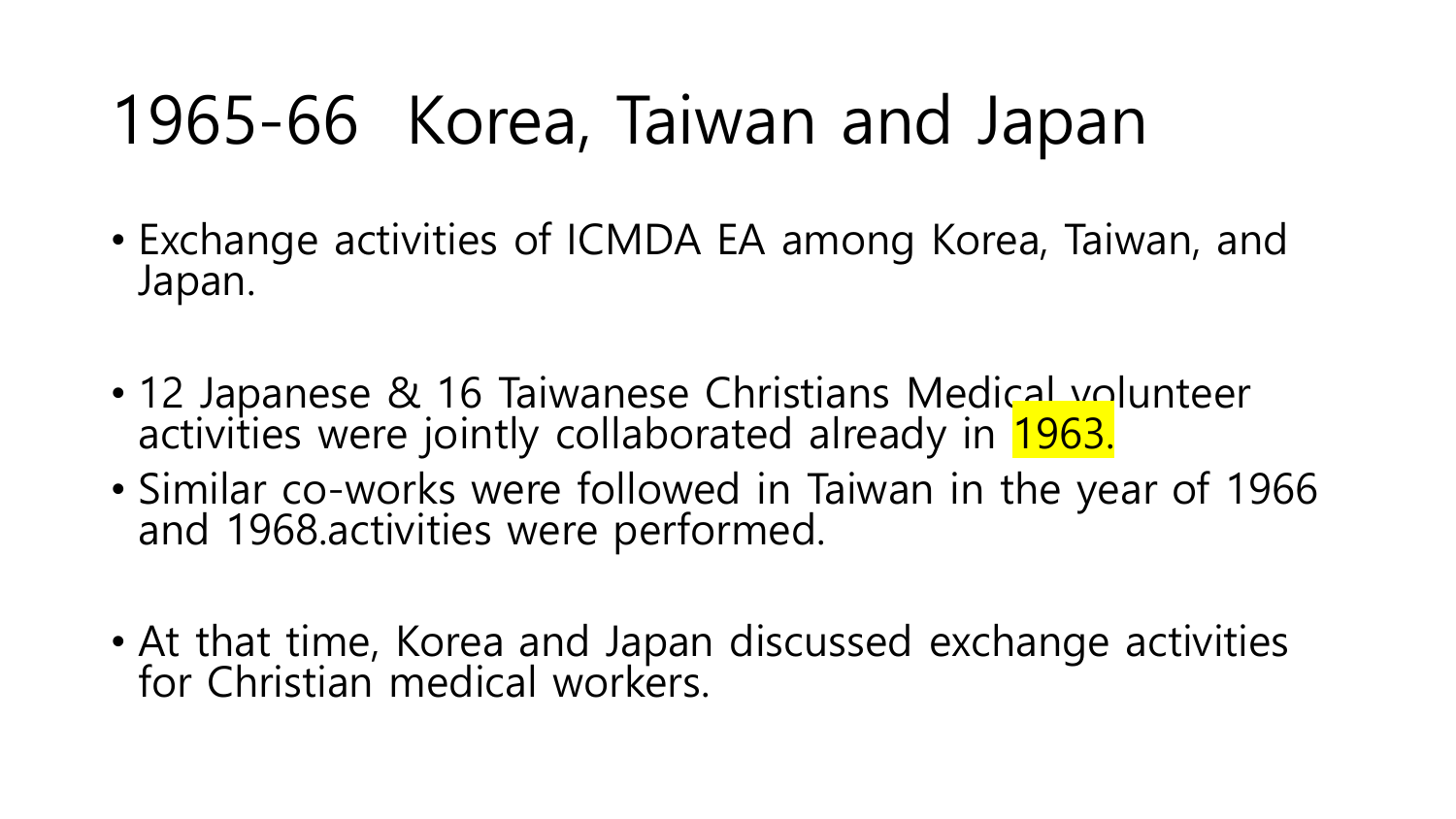## $\langle 1$ st: 1969>

- In August 1969, 11Japanese medical members from the Christian Medical Association arrived in Korea
- So, the Korea-Jap medical student exchange program was started.
- Medical workers from both countries co-worked at Okcheonmyeon, Danwol-myeon, Yangpyeong-gun, Yangseo-myeon in Korea for medical service
- The exchange program was held from August 4th to 13th.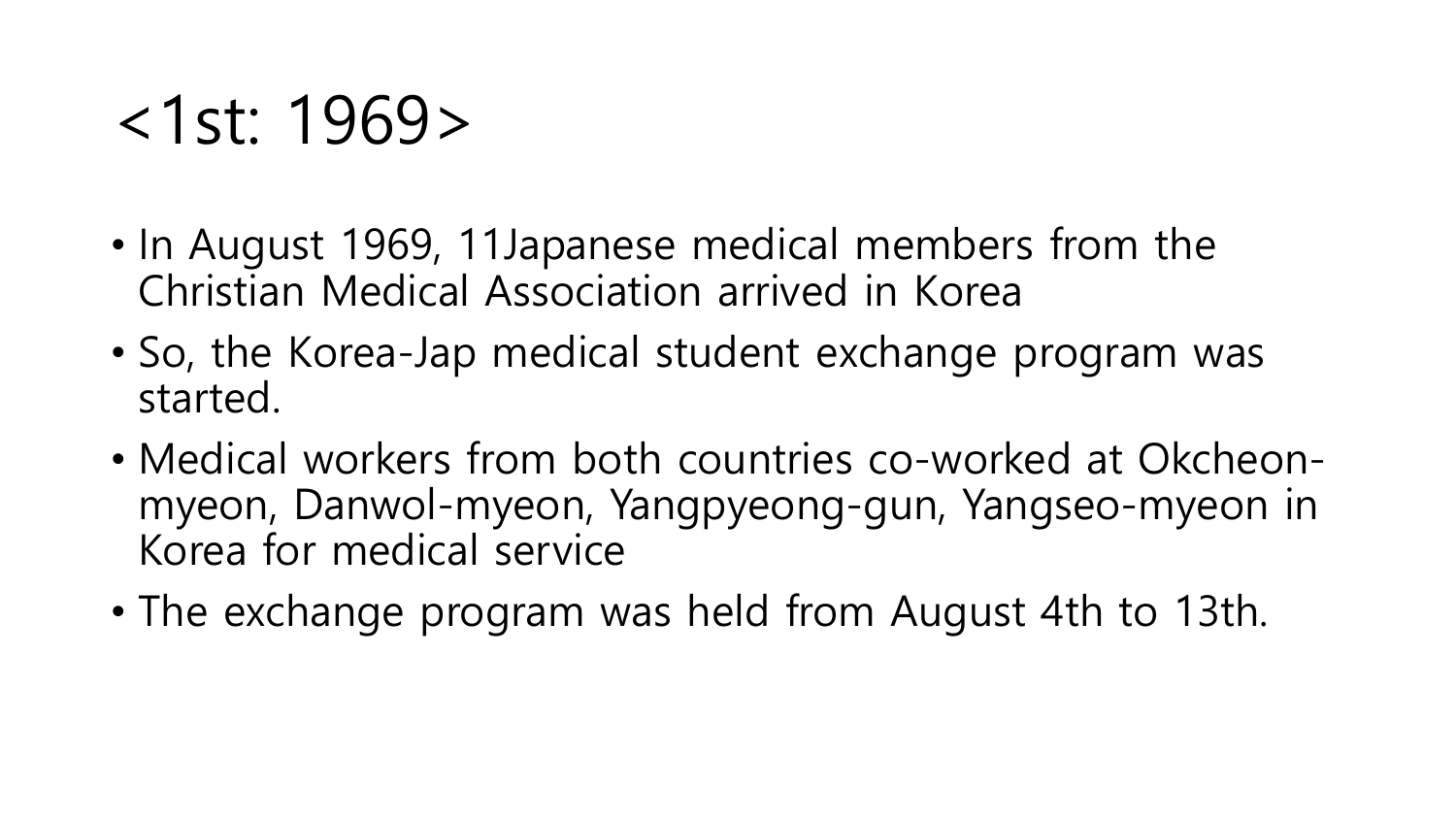# The first exchange program in 1969

- JCMA(Japan, Christian Medical Association) members:
- 3 doctors including Dr. Kyon Miyamoto(宮本 潔) , Dr. Junichi Wakisaka (脅坂 順一) and 4 trainees, 2 medical students, 1 nurse, 1 nurse student, etc.
- From Korean side, 4 doctors (Dr. Myung-ho Kim and
- Dr. Hyeon Sue Kim, Dr. Samuel Lee, and Dr. Taek-Hee Lee)
- 1 medical graduate student, 11student of medical, dental and pharmacology college were participated.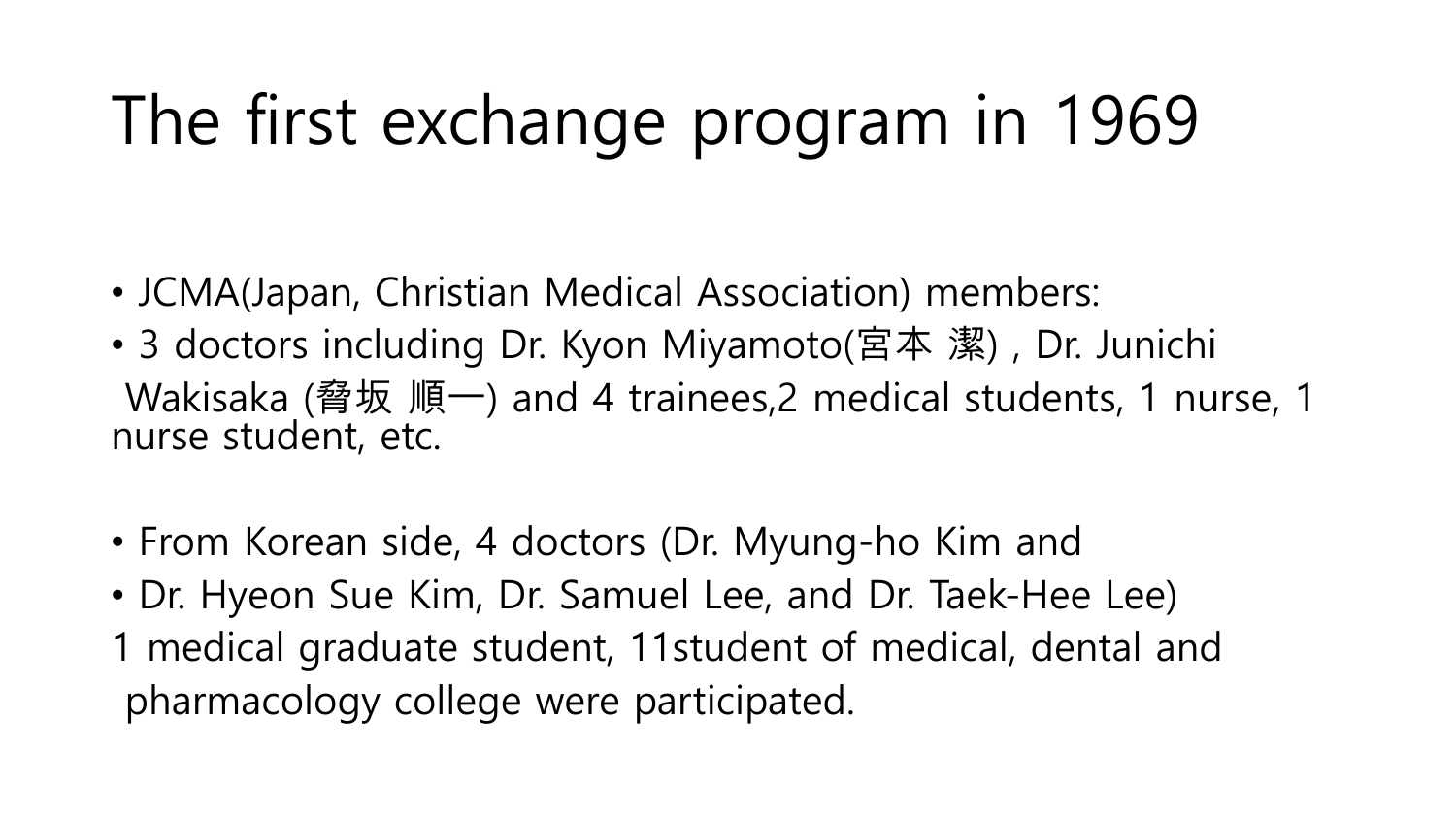## The first exchange program in 1969

- By having prayer meeting in the morning and reflection meeting in the evening, they thought meaning of service activity and tried to find better way to serve.
- Despite the harsh conditions of the climate, they gave heartful medical service.
- They treated 1,465 medical patients and 254 dental patients, totally 1,719 patients.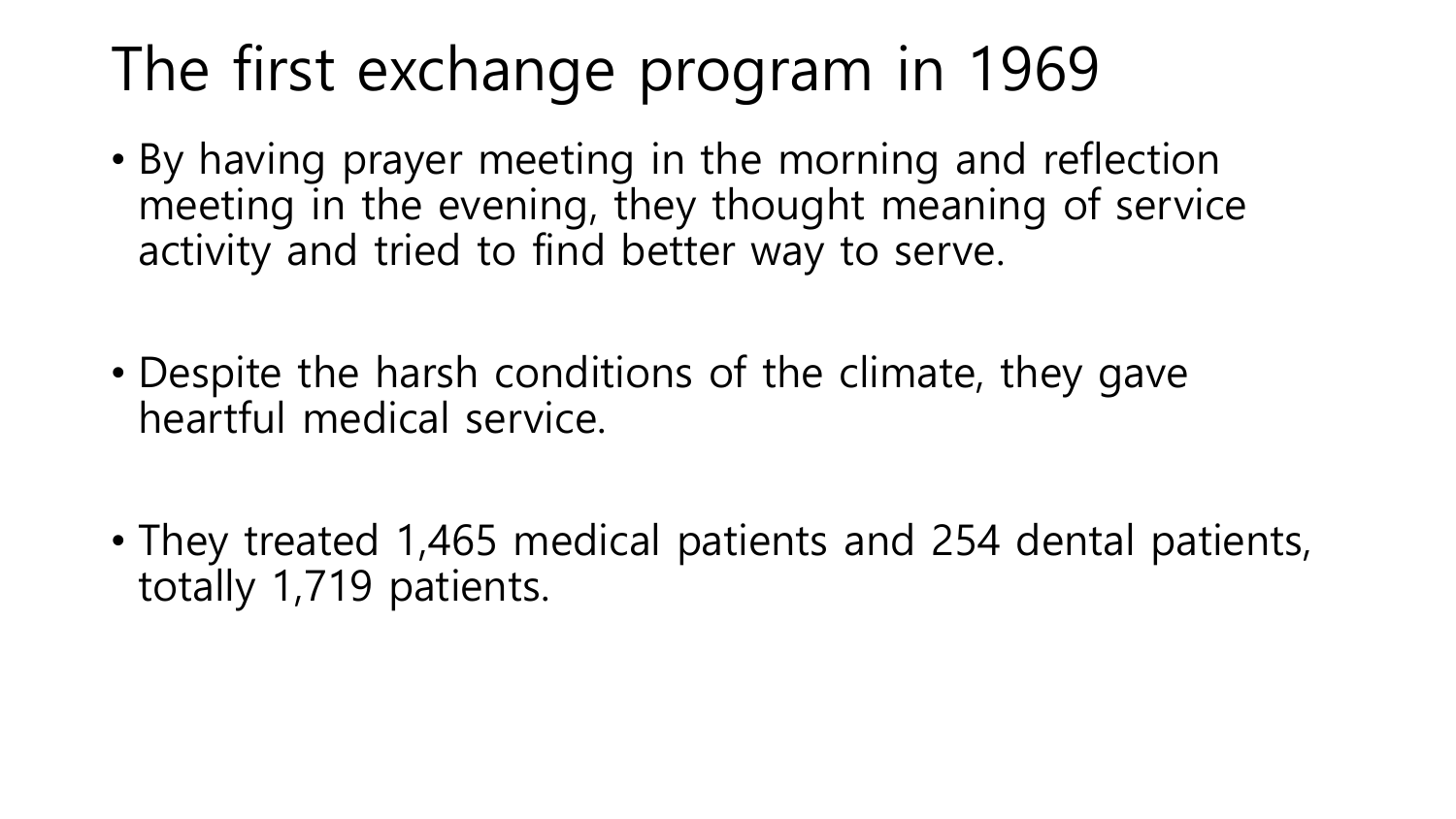#### • The China society also participated in the exchange of Christian medical students.

- So it was called the 'Christian Student Exchange Plan'.
- However, it was later called "Christian Medical Personnel Exchange Plan".
- These two names were also used interchangeably.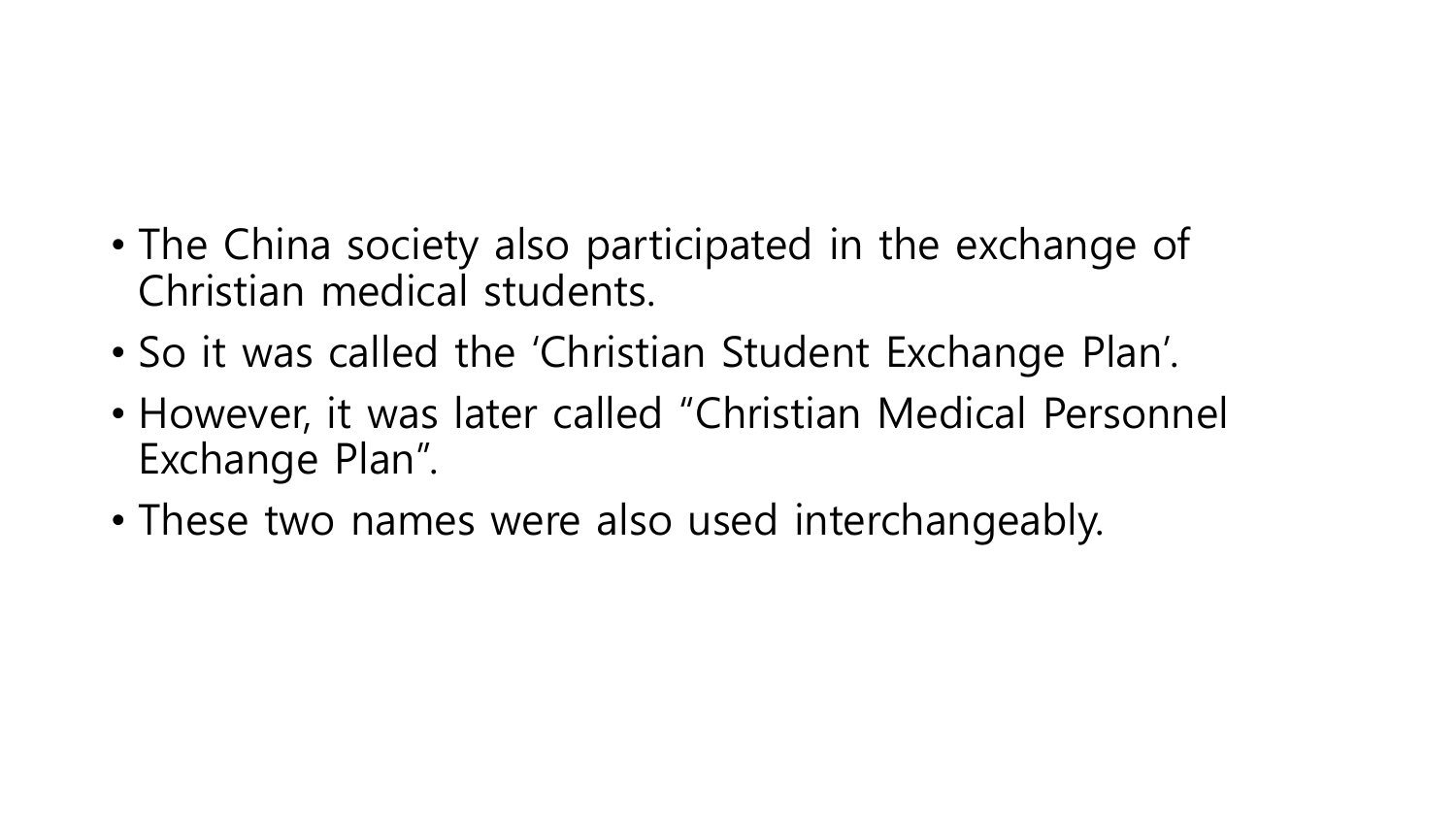Korea-Tiwan-Japan Christian medical workers exchange program 1)1969 Yangpyeong, South Korea/ Korea, Japan Medical Service

2)1970 Nakashima, Japan /Korea, Japan Medical Service & seminar

3)1971 Changhua Taiwan/Korea, Tiwan, Japan Medical Service & Health education, research activities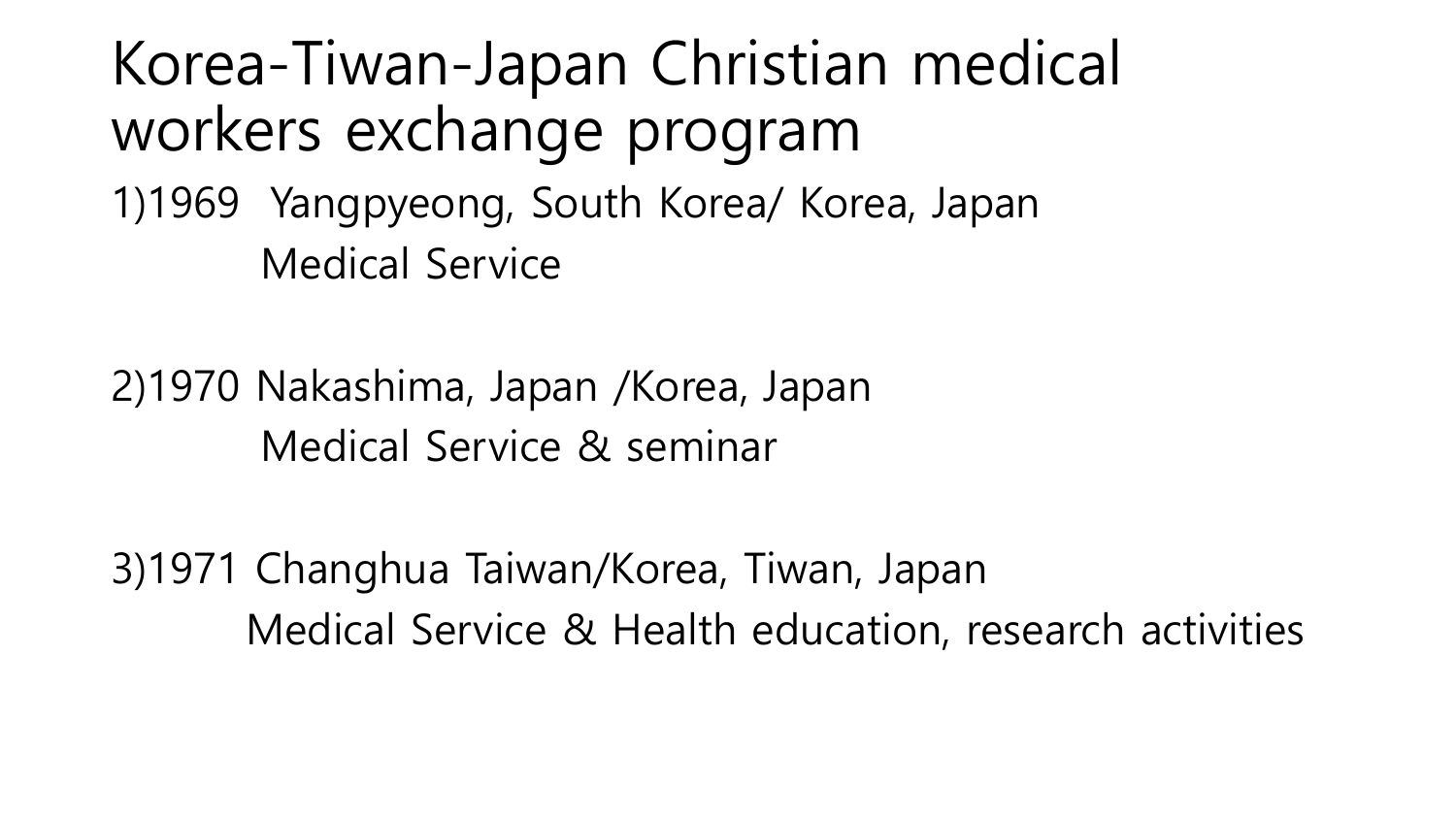# Korea-Tiwan-Japan Christian medical workers exchange program

4)1972 Jeonju, South Korea/ Korea Taiwan ,field practice & Taiwanese Century Orchestra (charity concerts for epileptics).

5)1973 Nanao, Yilan, Tiwan/ Korea, Taiwan, Japan, Medical Service & , public health survey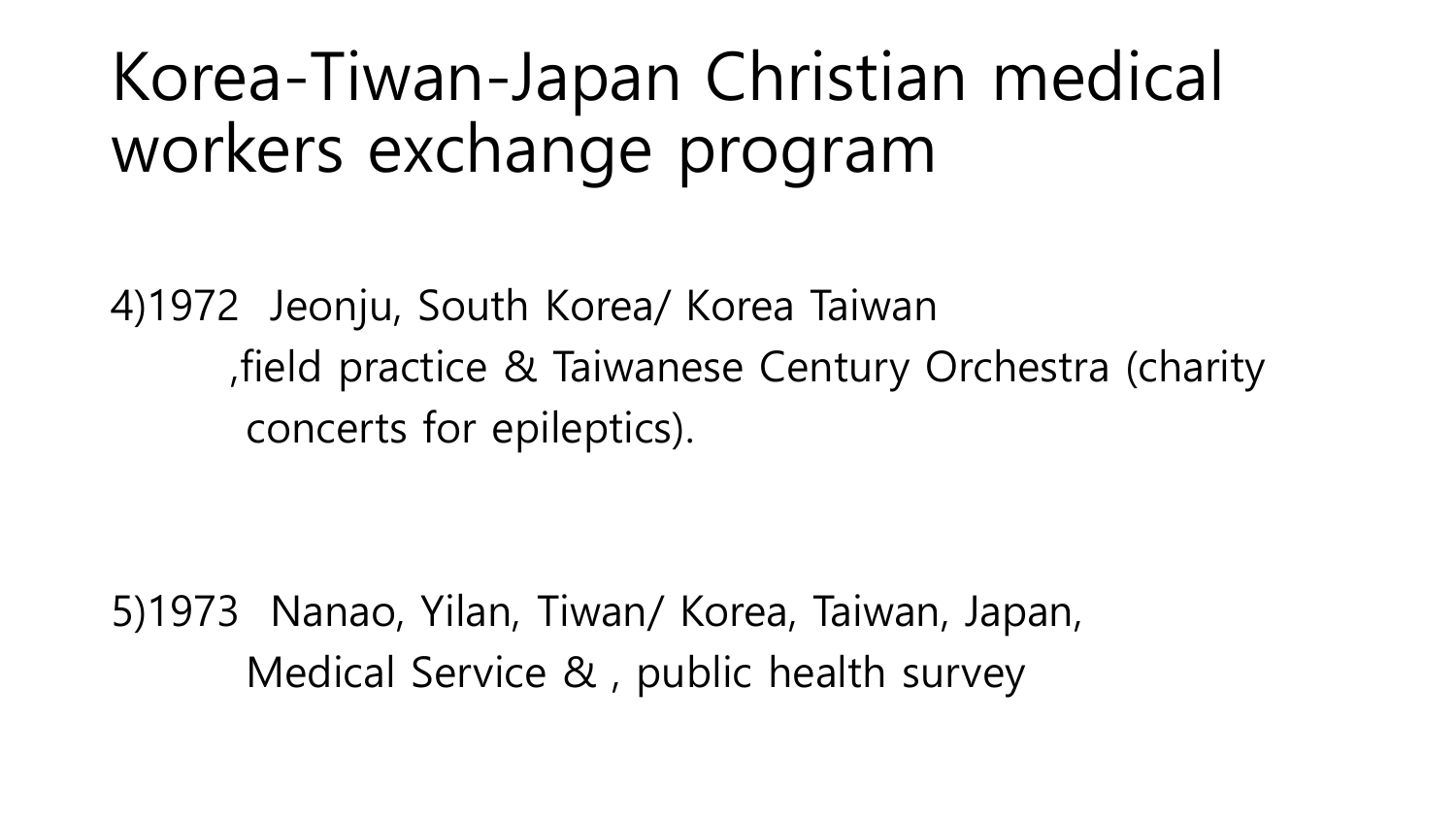# Korea-Taiwan-Japan Christian medical workers exchange program

- 6) 1974 Christian medical workers exchange plan from August 4th to  $14$ <sup>th</sup>
- 12 Korean, Taiwan and Japanese Christian medical workers (6 people from Korea, 4 from Taiwan, 2 from Japan) were participated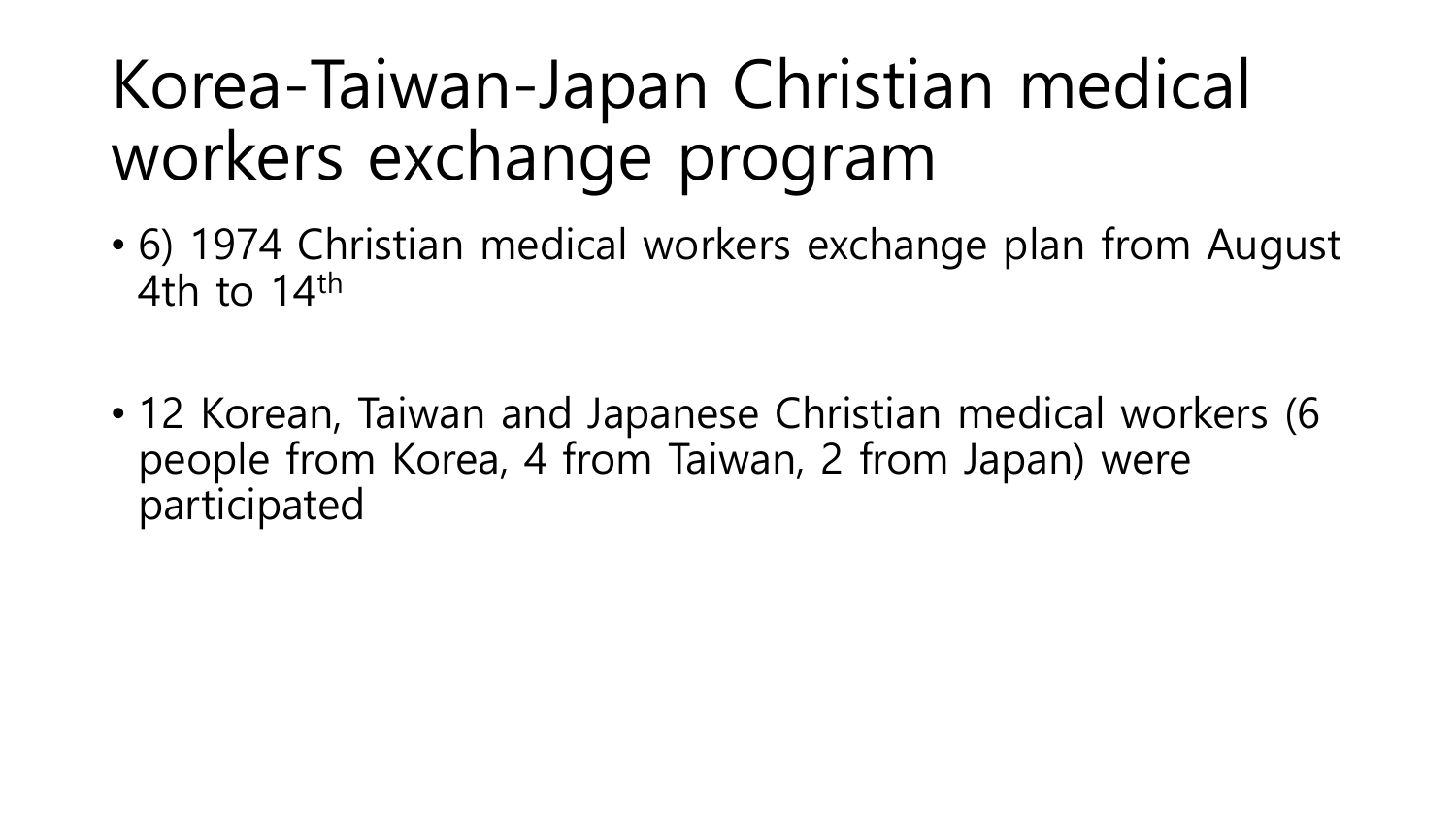# Korea-Tiwan-Japan Christian medical workers exchange program 1974

1). The medical volunteers visited "Aegwangwon(愛光院)" in Geojedo, Gyeongsangnamdo, Korea. Ms Imsoon Kim established Aegwangwon as an orphanage and changed to institue for the disabled, which was the birth place of community medicine in Korea).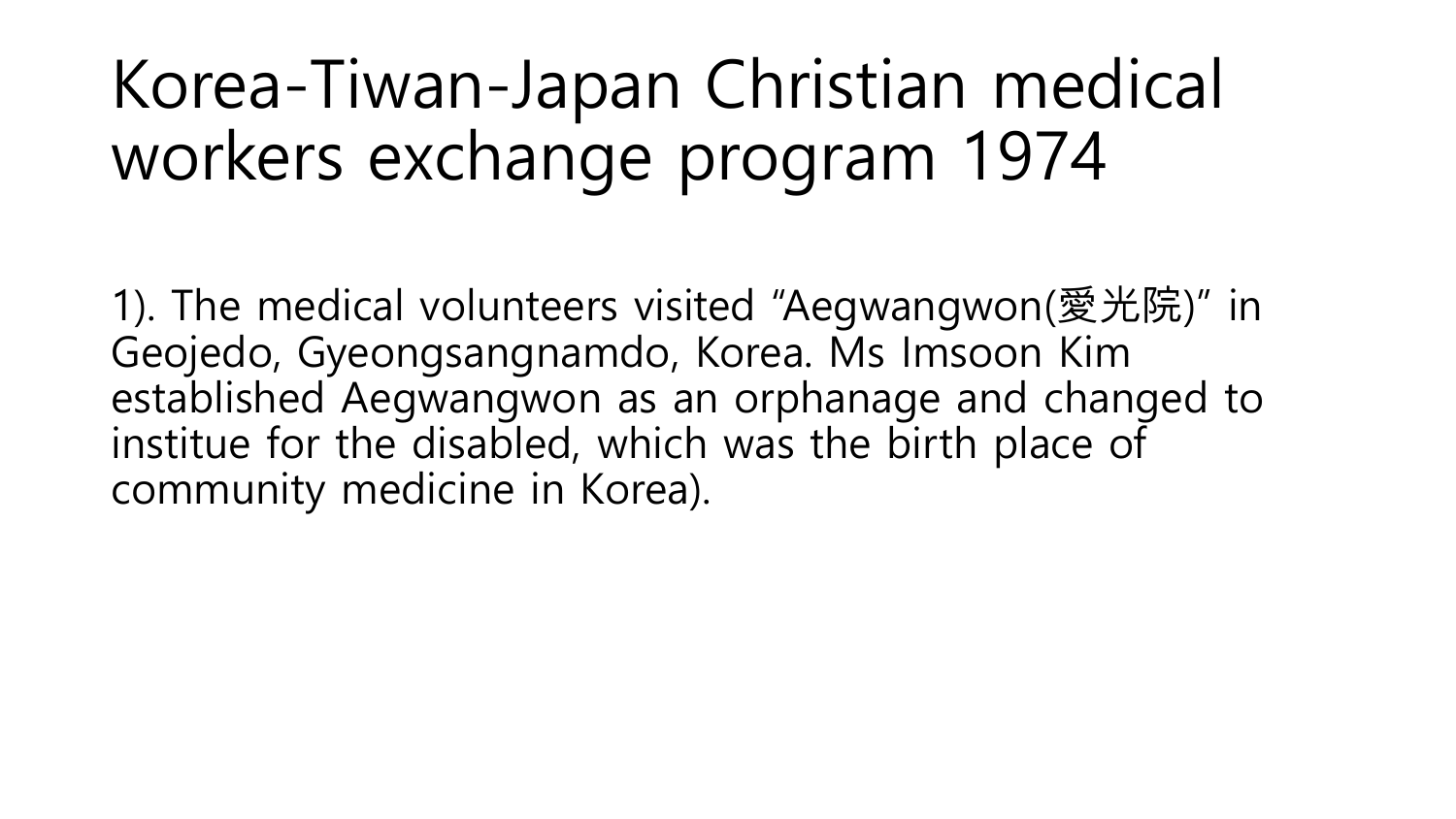# Korea-Taiwan-Japan Christian medical workers exchange program 1974

2)Medical service was performed in Suncheon.

3) Next, volunteers visited Aeyangwon(愛養院) in Yeosu(麗水), a christian leprosy village with a hospital, and provided medical service.

• Then, they visited Jesus Hospital and Jeonbuk National University Medical College in Jeonju and Institute for Rural health & Seagrace Memorial Hospital in Gunsan, where community medicine was practiced.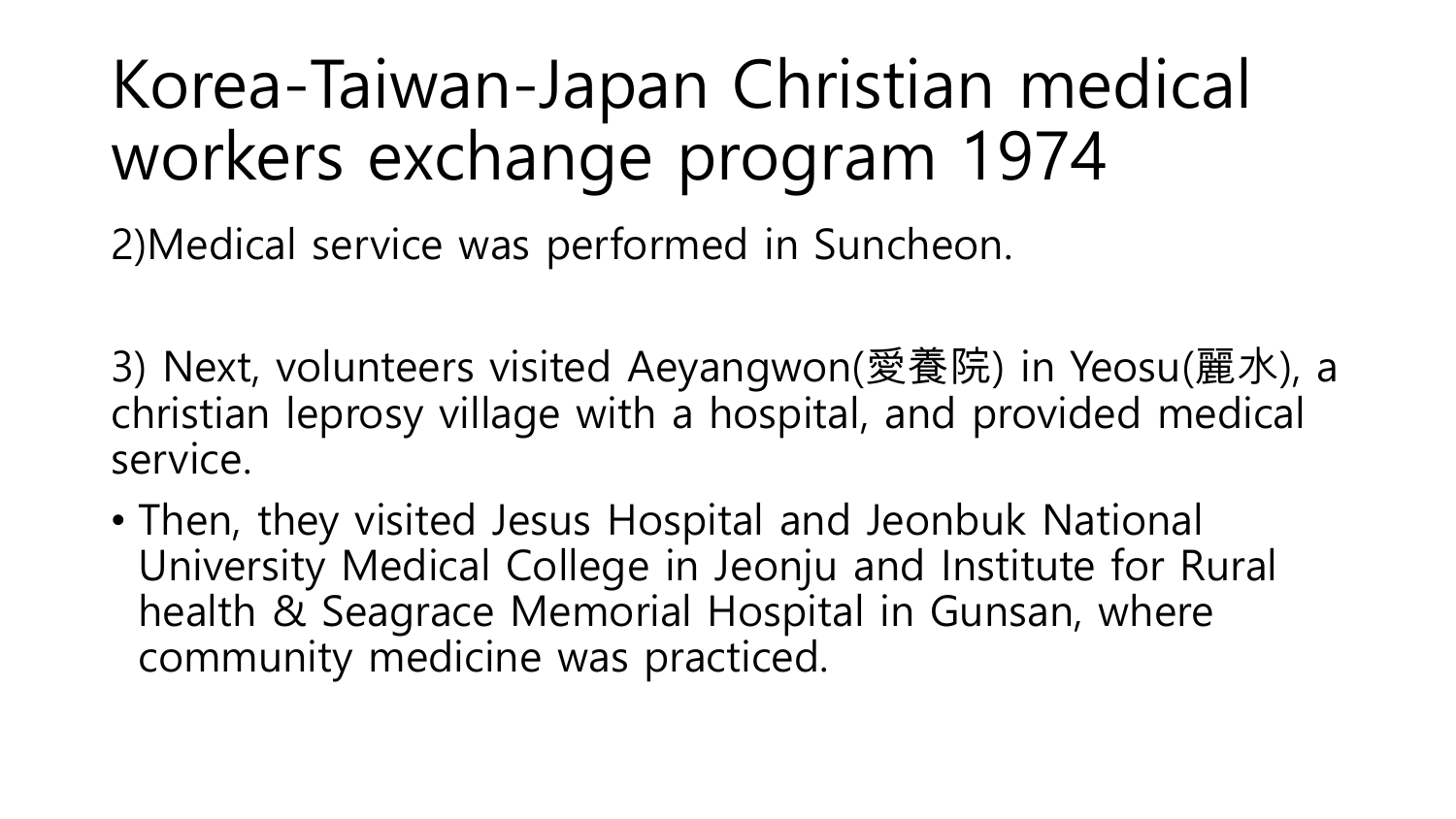### 7th 1975 The exchange program was held in Tokyo, Japan from August 18th to 24th

- In Korea, Professor Lee Sam-yeol, Professor Dongsoo Kim, Dr. Sangwon Yoon, Dr. Yongchul Yun, Dr. Myeongho Kim.(5)
- There was also Dr. Ok-hwa Kin, studying in Japan.
- No Korean student was participated.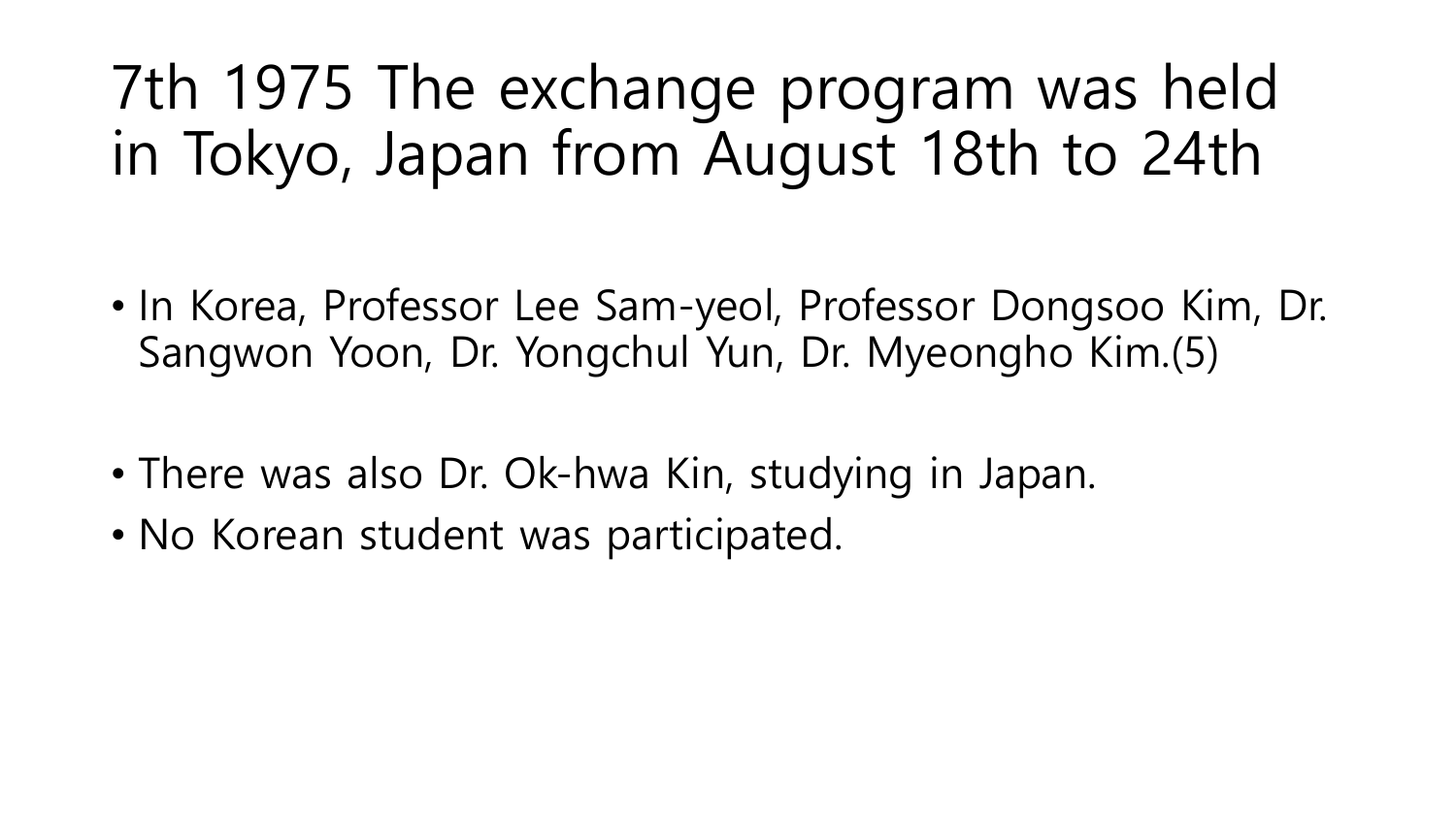### 7th 1975 The exchange program was held in Tokyo, Japan from August 18th to 24th

• The exchange plan is for 5 days from August 18th to 22nd. They visited a medical or health institution.

• From the 22<sup>th</sup> until the 24th, they observed the 27th Japan Christian Medical Association Congress.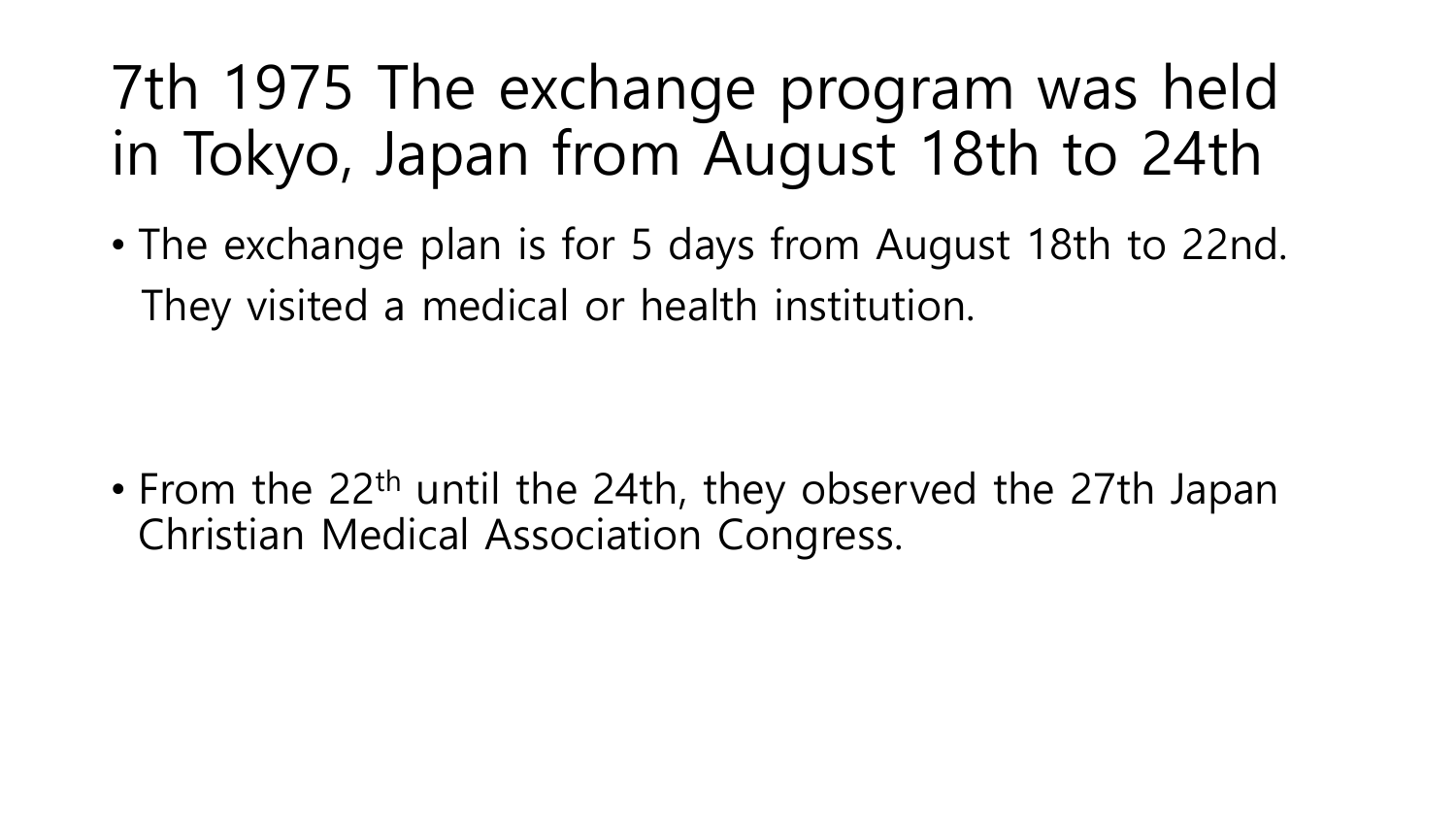# Asian Christian Medical Personnel Exchange Project (1976-1979)

8)1976 Pinglin Taiwan/ Korea, Taiwan, Japan Medical service, tuberculosis survey

9)1977 Ganghwa Island Korea / Korea, Taiwan, Japan A seminar was held on the topic of "Evangelization and Healing Ministry in Asia."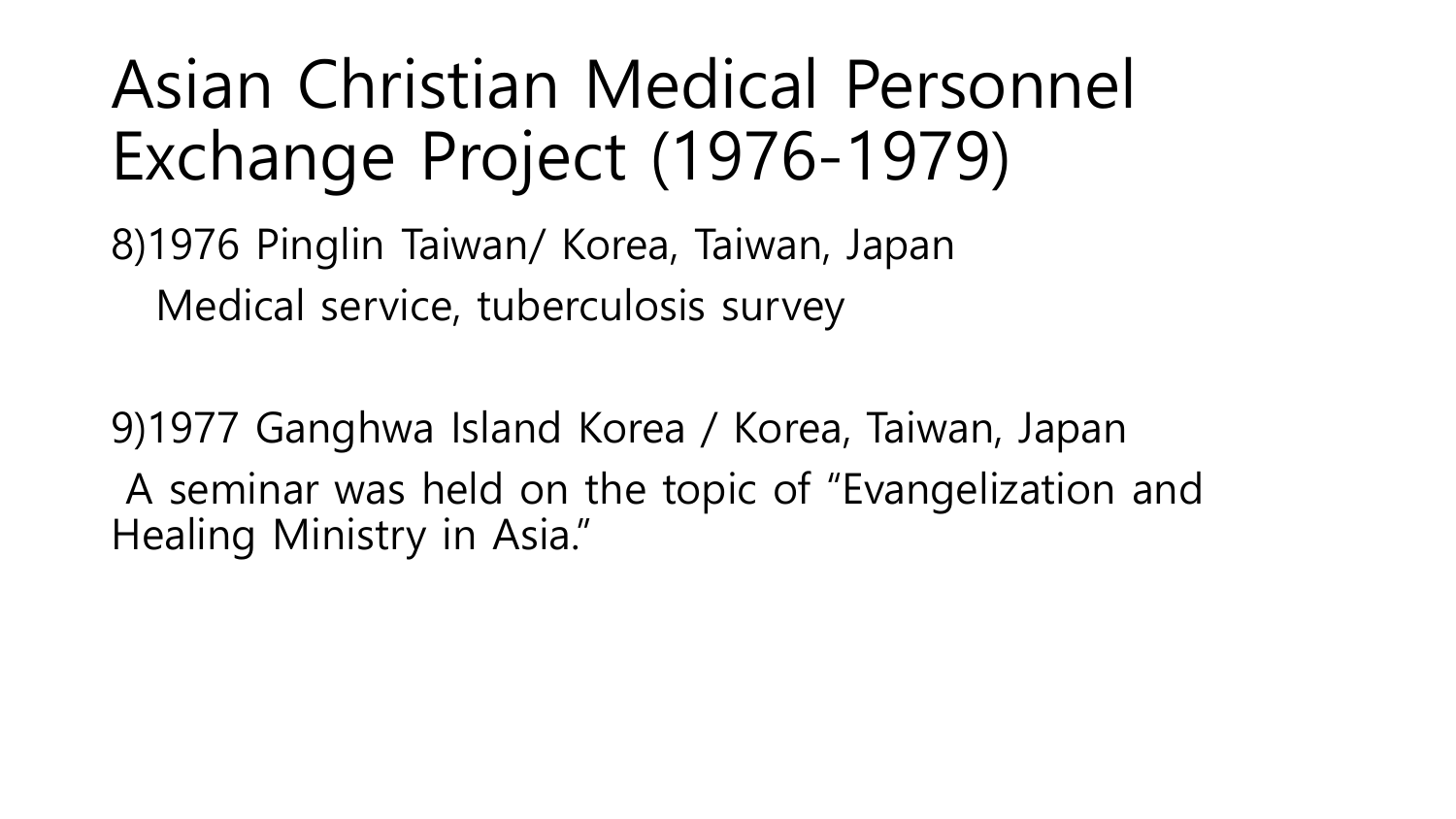# 10) 1978 Davos, switzerland

- The 10th exchange plan is held in Davos, Switzerland. ICMDA Congress.
- It was replaced by the International Christian Medical Association.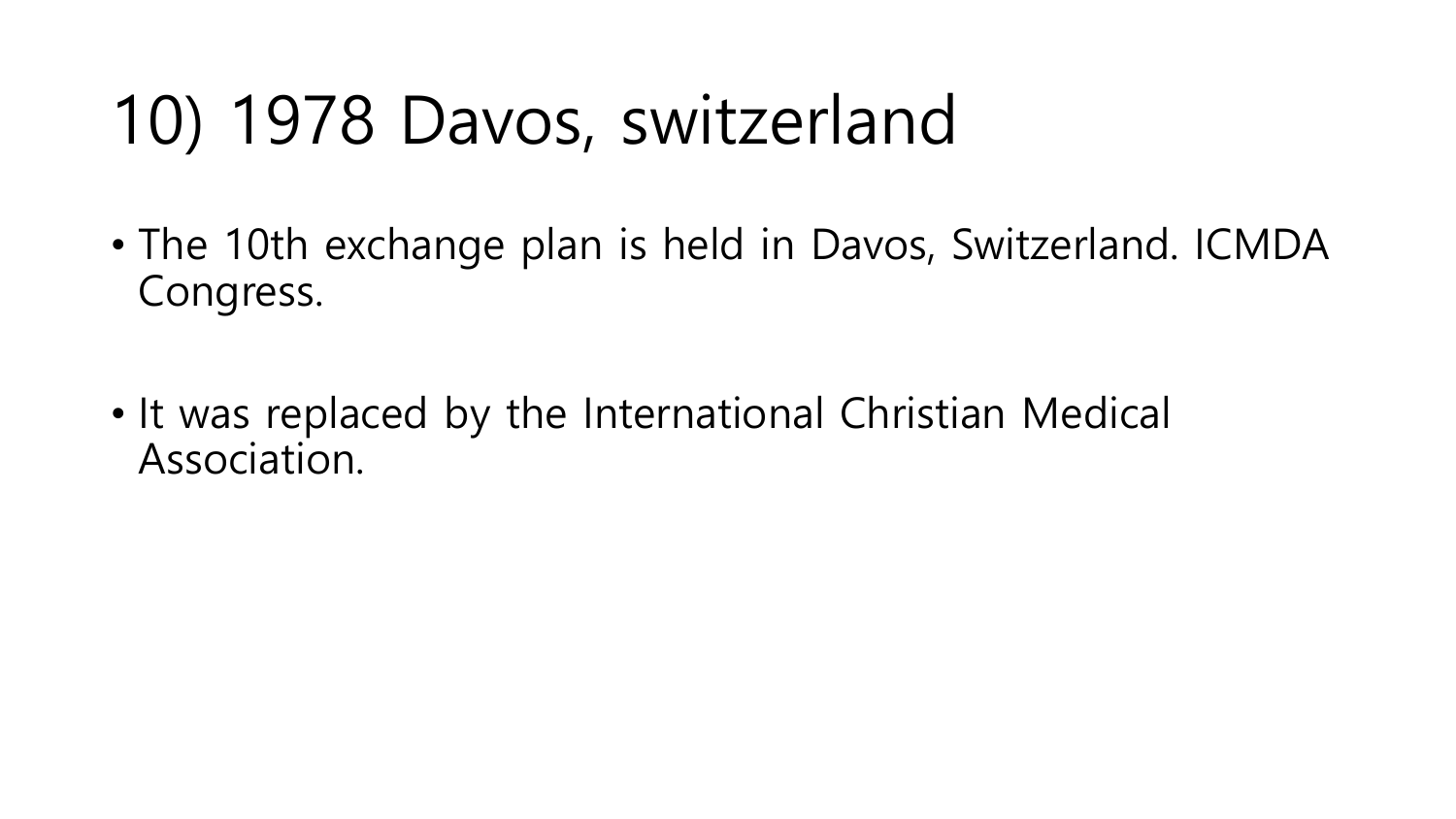# 10) 1978 Davos Switzerland

#### Han-Sanghwan



#### East Asia Regional Secretary

Han-Sanghwan is a dentist, chairman of the Seoul Christian Medical Association and an elder of? Eusun Presbyterian Church in Korea. After attending the 1978 ICMDA World Congress in Davos as a student, he was inspired to serve as a missionary in Mongolia (1993-2017) and then to found the EVADA dental mission hospital in Ulaan Baar, Mongolia which has now been transferred to Mongolian Christian doctors. The mission team have recently founded a new EVADA dental mission hospital in Lilongwe, Malawi. He two daughters, a son and one grandson.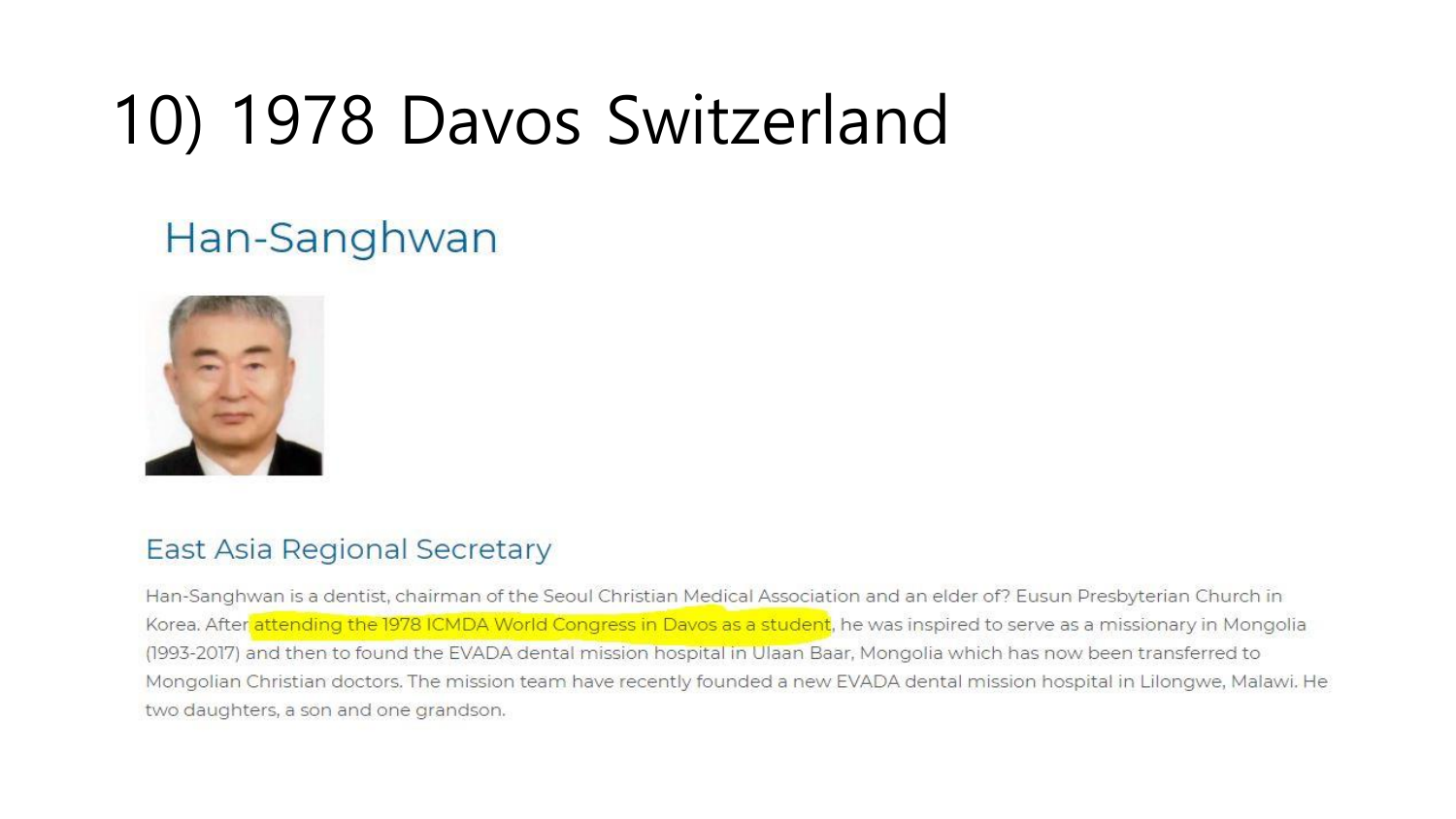# 11)1979, Kyoto, Japan/ Korea, Taiwan, Japan

- Seminar theme washeld on the topic "The role of Christian doctors in non-Christian countries"
- A Korean denal student Sanghwan Han and a Japanese medical student Imamura met for the first time in this exchange program.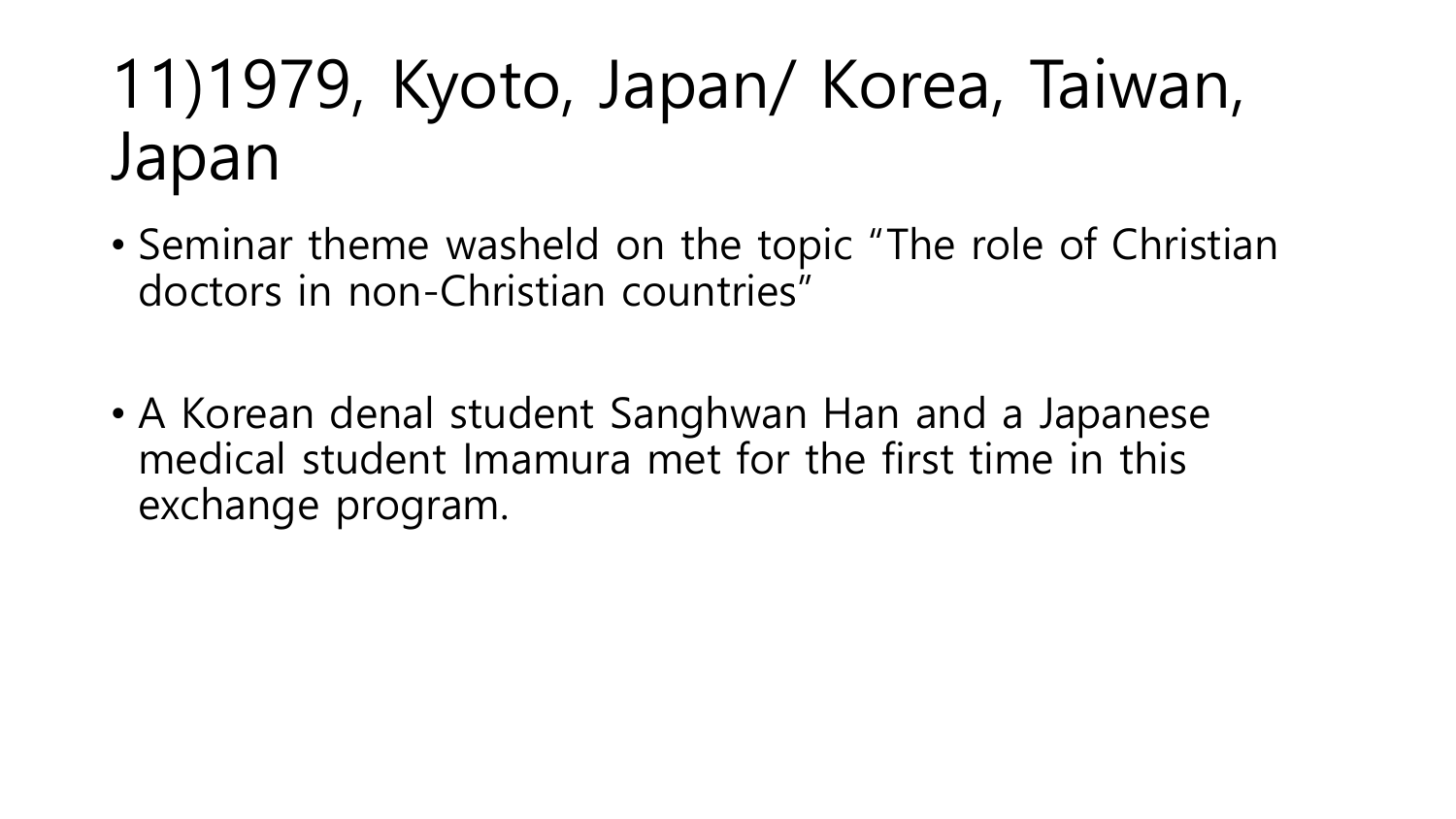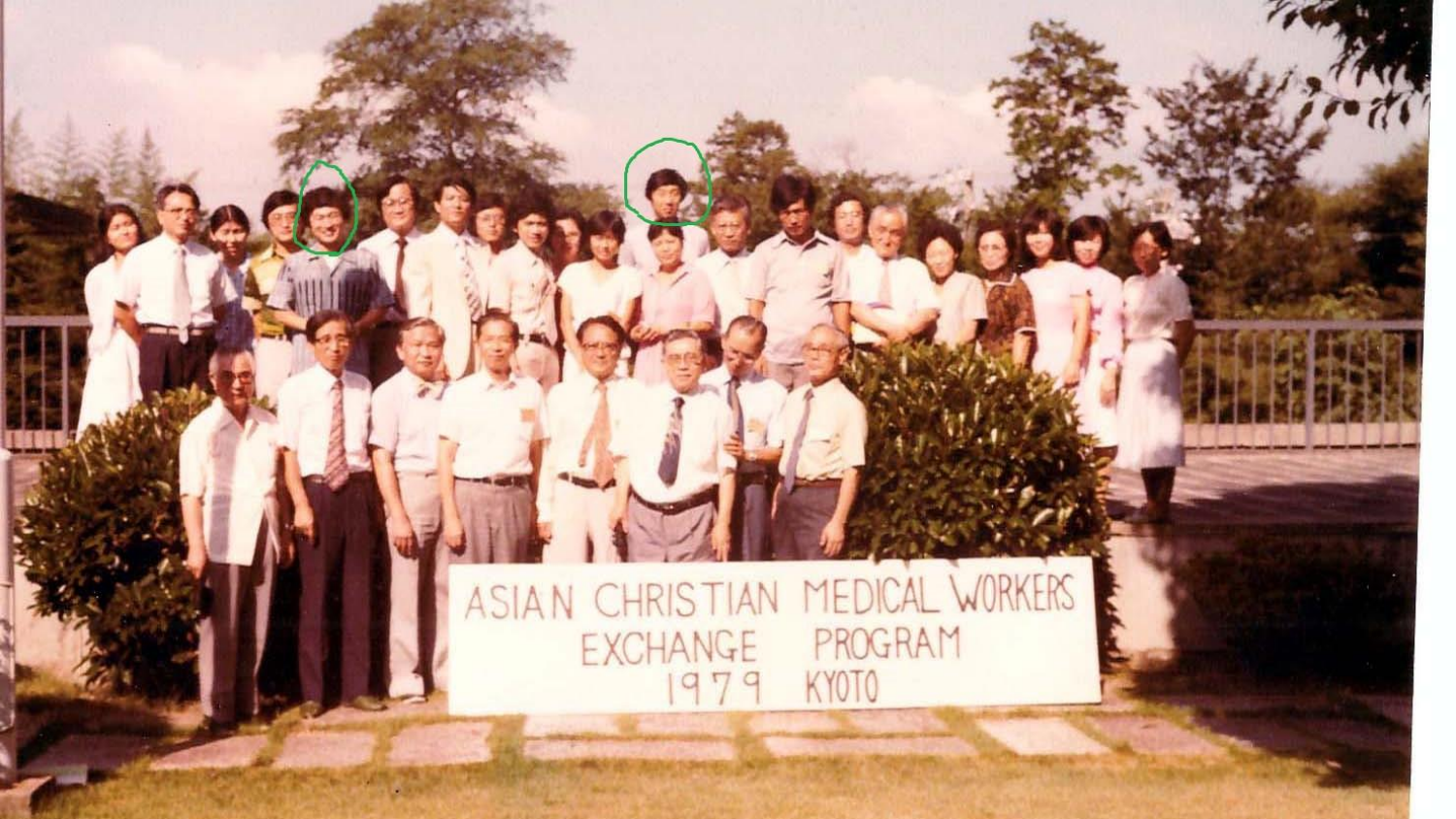